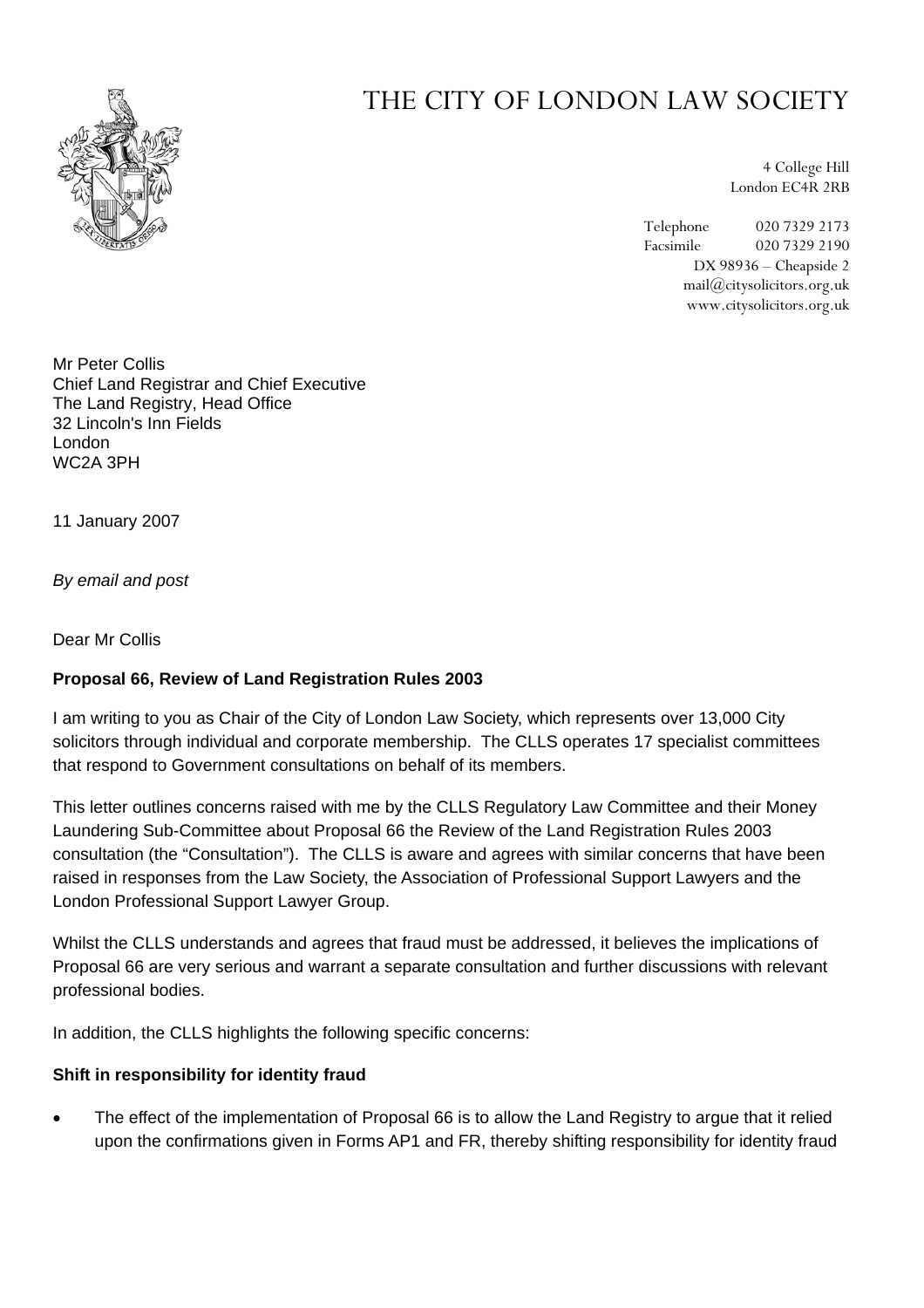on to conveyancers. This is a very serious reallocation of risk from the Land Registry to conveyancers.

- Whilst the CLLS sees the benefits of the Land Registry's desire to progress electronic conveyancing, there have always been associated security risks which were previously highlighted to the Government and the Land Registry when the proposals for electronic conveyancing were first floated. It is wholly inappropriate for the Government to introduce electronic conveyancing fully aware of the associated security risks only to then pass that risk on to conveyancers.
- The CLLS considers that the issue is very important and must be considered separately; it requires serious thought and discussion between the Land Registry and the relevant professional bodies including the Law Society and Council for Licensed Conveyancers. The Solicitors Regulation Authority should also be involved in any discussions. It is clear from the Land Registry's commentary that this reallocation of responsibility will apply in the electronic environment and this is, therefore, an issue that has constitutional and long term implications.
- The CLLS is very firmly of the view that this change should be fully considered and not rushed through as part of a wider Land Registry consultation on what are, in the main, technical points. Furthermore it is wholly inappropriate to implement such a major shift in responsibility for identity fraud by means of secondary legislation.

### **Identification issues**

- The CLLS agrees with the points set out in the Responses.
- In addition, the CLLS is concerned with what the conveyancer is being asked to confirm where the disponor is not represented. The CLLS does not believe that "professional duties" extend to verifying (in the sense contemplated by paragraph 66) that the disponor is the registered proprietor/estate owner. The solicitor can look at the official copies and see that the person/company on the relevant title is the same as who the disponor claims to be. But is the disponor who he claims to be? There must be greater clarity as to the specific professional obligations at issue.

# **Legal status of the confirmation**

- It is not clear what the legal status of a "certificate of confirmation" is intended to be as between the disponee's conveyancer and the Land Registry; and the disponer's conveyancer and the disponee's conveyancer.
- In each case it is not clear whether the relationship is intended to operate as an indemnity or whether it is based on contract or statutory breach; whether negligence is a key element; what measures of damages could be sought or which party is intended to be responsible legally?
- The CLLS believes that the convevancer should be protected from himself being the victim of fraud etc, where he had acted reasonably in his identification/verification procedures.